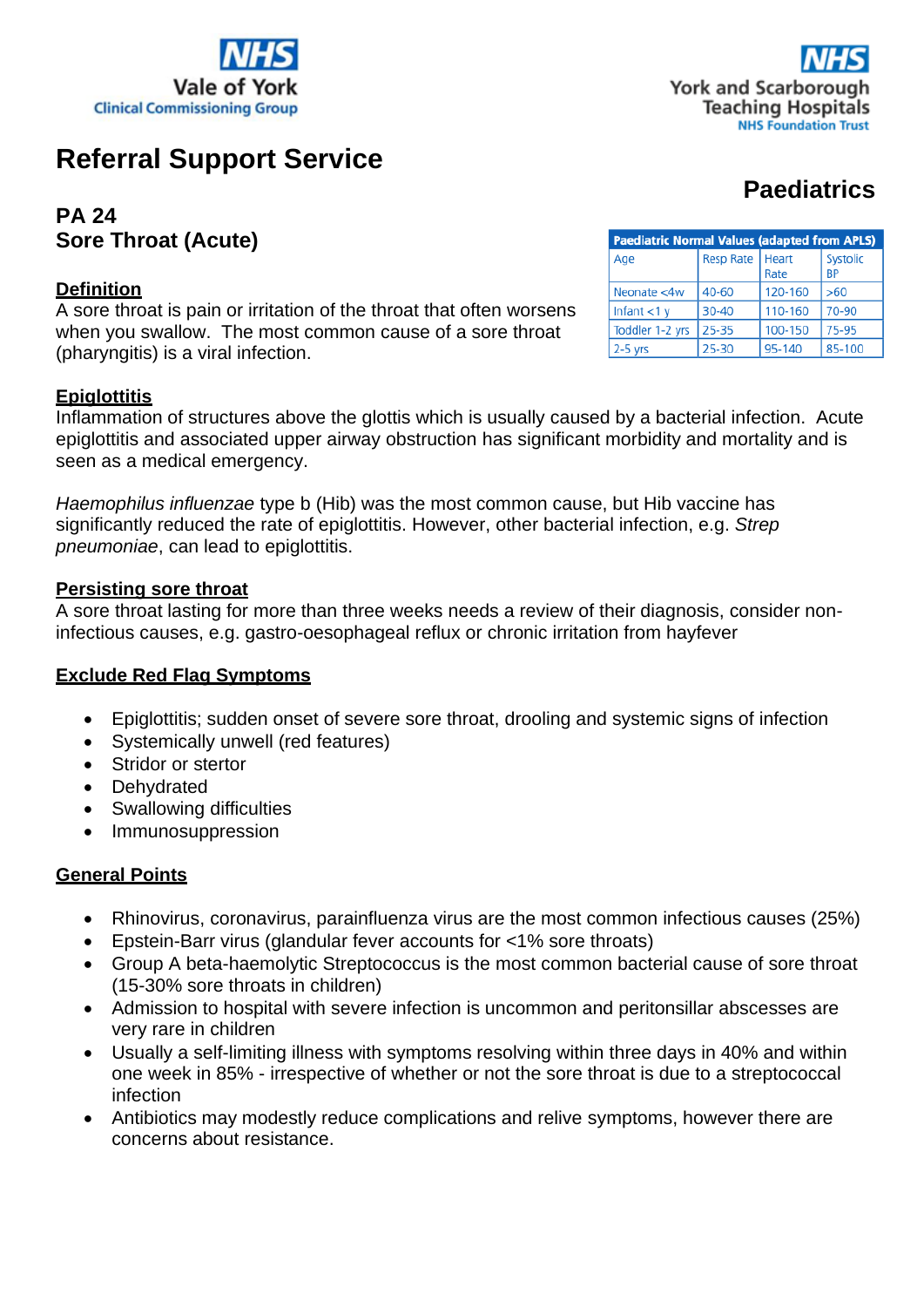# **Differential Diagnoses**

| <b>Differential Diagnosis</b>                      | <b>Clinical Features</b>                                                                                                                                                                                                                                                                                                                              |
|----------------------------------------------------|-------------------------------------------------------------------------------------------------------------------------------------------------------------------------------------------------------------------------------------------------------------------------------------------------------------------------------------------------------|
| <b>Peritonsillar abscess</b><br>(rare in children) | • Referred otalgia<br>Trismus (due to collection of pus around the pterygoid muscle)<br>A 'hot potato' characteristic when speaking<br>Unilateral tonsillar enlargement<br>Uvula may be deviated                                                                                                                                                      |
| Infectious mononucleosis<br>(glandular fever)      | • Sore throat<br>$\bullet$ Fever<br>Posterior cervical lymphadenopathy - usually symmetrical<br>Symmetrically inflamed tonsils<br>Soft palate inflammation – may be palatal petechiae<br>• Splenomegaly – occurs in 50% and maximal at beginning of $2^{nd}$<br>week<br>• Rarely; jaundice, hepatomegaly, rash (macular, petechial, or<br>urticarial) |
| <b>Epiglottitis</b>                                | • Abrupt onset of severe sore throat<br>• Painful swallowing/drooling<br>Fever (temperatures often reach 40°C)<br><b>Stridor</b><br>Refusal to eat<br>Muffled or hoarse voice<br>If suspected DO NOT EXAMINE THROAT                                                                                                                                   |

## **Assessment**

- Painful swallowing
- Headache
- Fever
- Tender neck due to enlarging lymphadenopathy

To rationalise prescriptions, NICE recommends Centor or FeverPAIN scoring tools to stratify bacterial aetiology in **older** populations. Centor was created in adult populations 40 years ago. FeverPain was developed in patients aged 3-76 years, with no specific validation in children. Due to the lack of validation of these scoring systems in children it is important to restrict antibiotic use to those who appear clinically unwell, Do not depend on just their score in either of these tools.

| Centor criteria (1 point for each) |
|------------------------------------|
| Fever                              |
| Tonsillar exudate                  |
| Anterior cervical lymphadenopathy  |
| No cough                           |

FeverPAIN criteria (1 point for each) Fever (during previous 24h) Purulence or pus on the tonsils Attend rapidly (within 3d of onset) Severely inflamed tonsils No cough or coryza

## **Investigations**

• Throat swabs should not be carried out routinely; they cannot differentiate between colonisation and infection

## *Suspected infectious mononucleosis*

- Bloods: FBC, U&Es, LFTs
- Monospot test:
	- o Rapid, cheap and specific test that can be performed from the onset of symptoms of infectious mononucleosis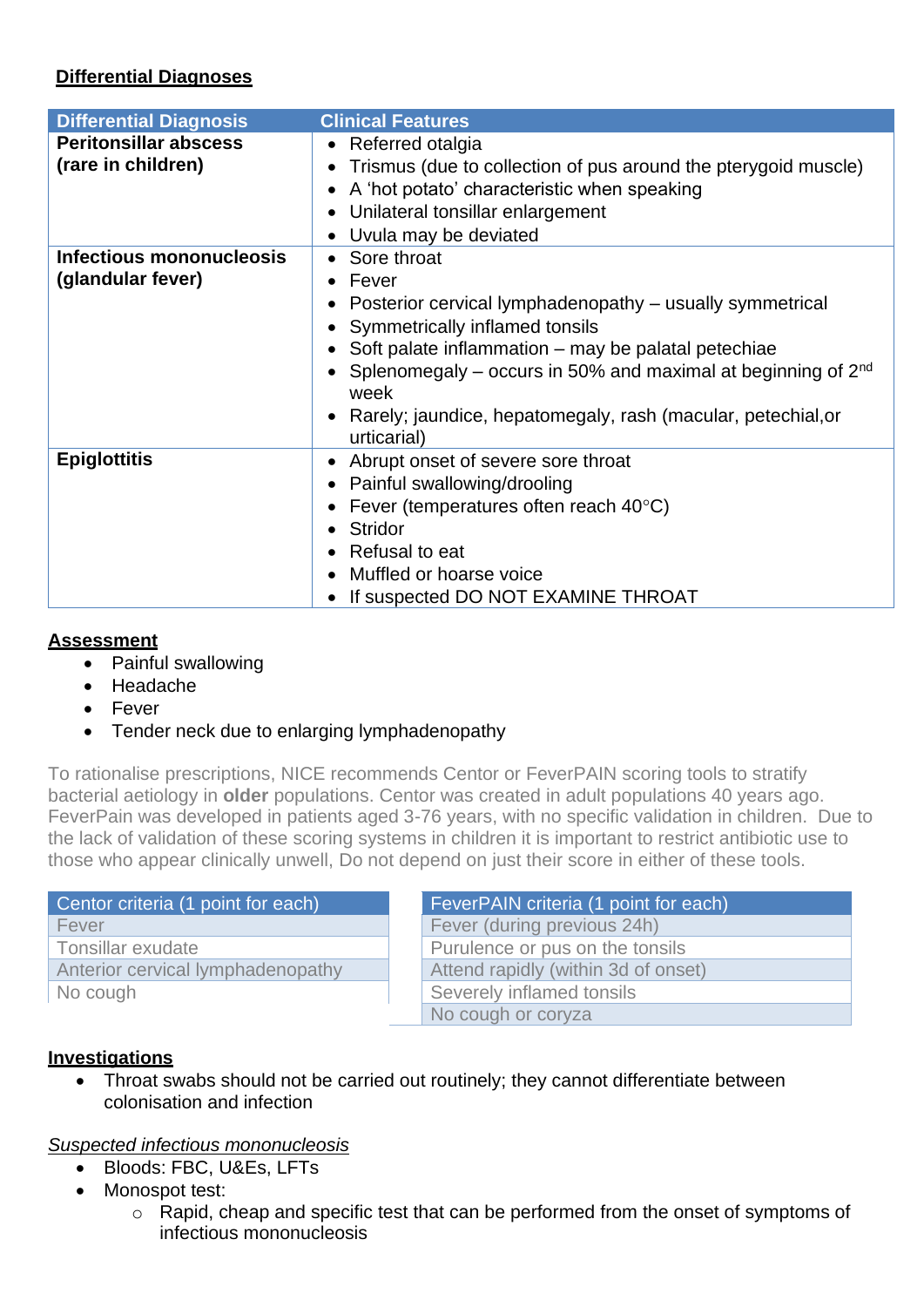- $\circ$  High sensitivity and specificity in adolescents but are not useful under the age of 4 years
- o May be positive in other viral infections, autoimmune disease and haematological malignancies, but do not appear to be positive in primary bacterial infection.
- EBV VCA (viral capsular antigen) IgM and IgG antibody and EBNA IgG
	- o Preferred over monospot in children under 4 years
	- o A positive EBV VCA IgM result with negative EBV VCA IgG supports the diagnosis of acute EBV infection
	- o Enables staging of the infection

#### **Management**

- The usual course of antibiotics is about 3 days, but can be up to 1 week
- Oral analgesia
- Consider local analgesics such as **benzydamine oromucosal spray,** for temporary relief of throat pain. This can be purchased over the counter from pharmacies.

#### *When to Arrange Emergency Hospital Admission*

- Severe systemic infection
- Suspected peritonsillar abscess
- Suspected epiglottitis
- Immunosuppressed (severe, primarily neutropenic patients or on chemotherapy)

# **While awaiting admission to hospital**

- In suspected epiglottitis
	- $\circ$  Allow the child to sit in a comfortable position or on the parent's lap
	- $\circ$  Do not force them to lie down (may precipitate airway obstruction)
	- o Avoid any examination that will upset the child including examination of the mouth and throat
- Give sufficient supplementary oxygen to try to achieve saturations of at least 92%

## *Low Risk for Community Management*

- **No antibiotics:** seek advice if symptoms worsen rapidly or significantly, do not improve after 3 days or becomes systemically unwell.
- **Delayed antibiotics**: start if symptoms do not start to improve within 3 days. Seek medical advice if symptoms worsen rapidly or significantly
- **Immediate antibiotics:** Give a 5-10-day course.

## *Community Antibiotic Treatment*

- Antibiotics should not be routinely prescribed for acute non-severe sore throat
- Non-severe infection but persistent/worsening symptoms for at least one week

| <b>First Line Options</b>                       | Age/weight | Dose                       |
|-------------------------------------------------|------------|----------------------------|
| Phenoxymethylpenicillin                         | $1 - 11m$  | 125 mg BD                  |
|                                                 | $1-5y$     | 250 mg BD                  |
|                                                 | $6 - 11v$  | 500 mg BD                  |
|                                                 | $12 - 17y$ | 1000mg BD                  |
| Alternative first choice for penicillin allergy |            |                            |
| <b>Clarithromycin</b>                           | $1m-11y$   | $\langle$ 8kg: 7.5mg/kg BD |
|                                                 |            | 8-11kg: 62.5 mg BD         |
|                                                 |            | 12-19kg: 125 mg BD         |
|                                                 |            | 20-29kg: 187.5mg BD        |
|                                                 |            | 30-40kg: 250mg BD          |
|                                                 | $12 - 17v$ | 250mg - 500mg BD           |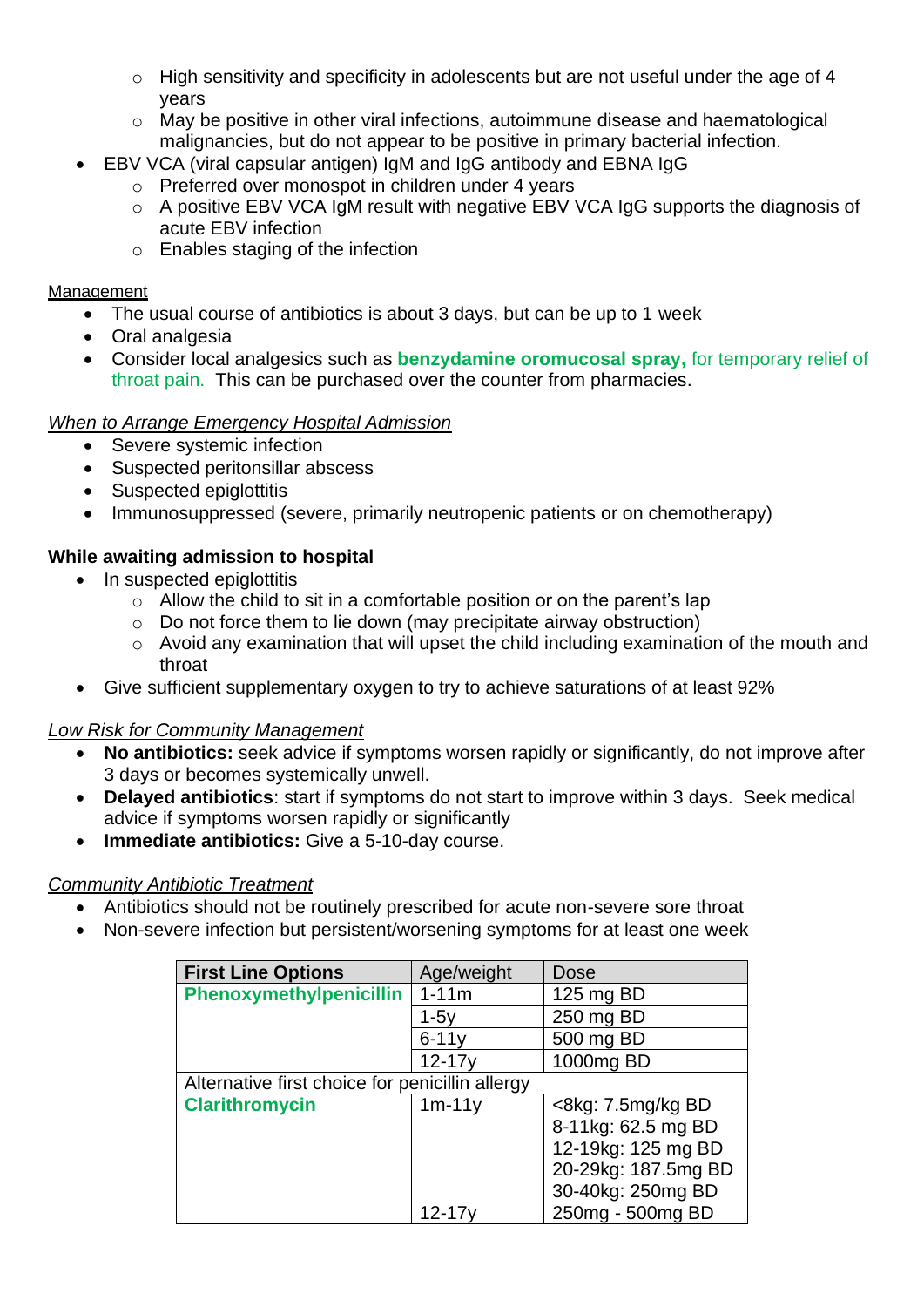#### *Relapsing acute sore throat*

- In a child with relapsing infection (e.g. within a six week period) it may be appropriate to take a throat swab sample for culture
- Reasons for relapse may include
	- $\circ$  Inappropriate antibiotic therapy
	- o Inadequate dose or duration of previous therapy
	- o Patient non-compliance
	- o Re-infection
- Local breakdown of penicillin by beta-lactamase producing commensals
- o Referral Information

# *Indications for referral to ENT*

The following are indications for consideration of tonsillectomy for recurrent acute sore throat:

- Sore throats are due to acute tonsillitis
- Episodes of sore throat are disabling and prevent normal functioning
- Seven or more well documented, clinically significant, adequately treated sore throats in preceding year
- OR five or more such episodes in each of the preceding two years
- OR three of more such episodes in each of the preceding three years

# **Patient information leaflets/ PDAs**

[NHS Sore throat leaflet](https://www.nhs.uk/conditions/sore-throat/) [NHS leaflet Colds, coughs and ear infections in children](https://www.nhs.uk/conditions/baby/health/colds-coughs-and-ear-infections-in-children/)

# **References**

- Arroll B, et al. Are antibiotics indicated as an initial treatment for patients with acute upper respiratory tract infections? A review. *N Z Med J.* 2008; 121:64-70
- Del Mar CB, et al. Antibiotics for sore throat. *Cochrane Database Sys Rev*. 2006; CD000023
- NICE. Sore throat (acute): antimicrobial prescribing. *(NICE guideline)*. 2018. National Institute for Health and Clinical Excellence
- Marshall-Andon. How to use…the Monospot and other heterophile antibody tests. *Arch Dis Child Educ Pract Ed* 2017; 102:188-193 Malley M, et al. Emerg Med J 2021; 0:1-4. doi: 10.1136/emermed-2020-210786